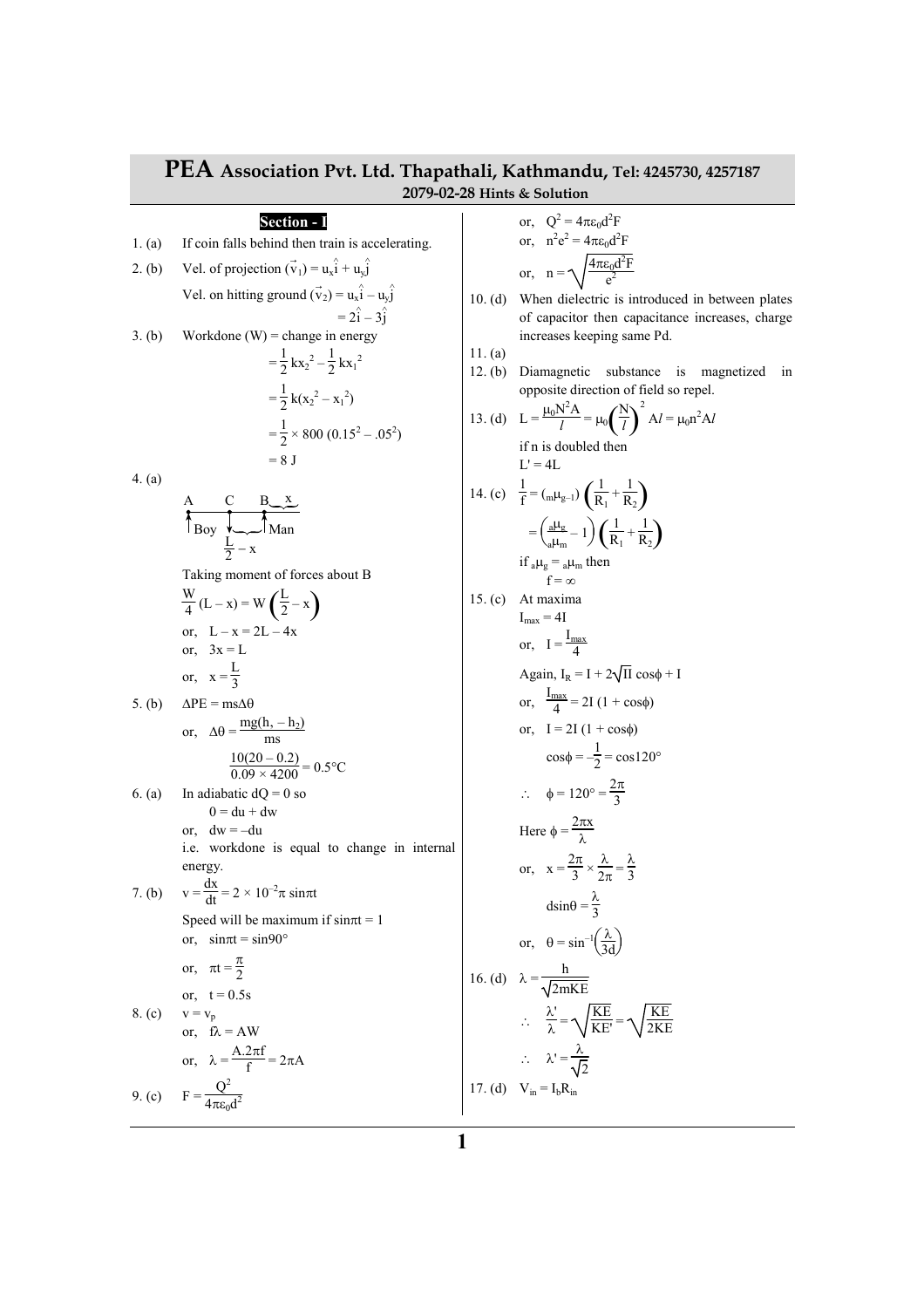## **PEA Association Pvt. Ltd. Thapathali, Kathmandu, Tel: 4245730, 4257187 2079-02-28 Hints & Solution**

 $I_b = \frac{0.01}{10^3} = 10^{-5} A$ Again β =  $\frac{I_c}{I}$  $I_b$ or,  $I_c = 50 \times 10^{-5}$  $= 500 \mu A$ 18. (a) Due to self linking property of carbon to result long chain, branched chain and cyclic chain. 19. (d) Carbone eg  $CH<sub>2</sub>$  (6 electrons) Nitrene eg  $CH<sub>3</sub>N$  (6 electrons) Carbonium ion eg  $CH<sub>3</sub><sup>+</sup>$  (6 electrons) Free radical eg  $CH<sub>3</sub>$  (7 electrons) 20. (a) 21. (c) 22. (b)  $3Fe + conc^n 8HNO_3 \rightarrow Fe_3O_4 + 4H_2O + 8NO_2$ 23. (a) ZnO is amphoteric oxide but other are basic 24. (c)  $2\text{NaOH} + \text{Zn} \longrightarrow \text{Na}_2\text{ZnO}_2 + \text{H}_2$ 25. (b) Na is highly electropositive metal 26. (c)  $\Delta n = 1 - 4 = -3$  $K_p = K_c (RT)^{\Delta n}$  $K_p = K_c (RT)^{-3}$  $K_p = \frac{K_c}{(RT)}$  $\frac{K_c}{(RT)^3}$  ∴ K<sub>c</sub> > K<sub>p</sub> 27. (b) 28. (c) 29. (b)  $\cos\left\{ \frac{1}{2} \right\}$  $\sin^{-1}\left(\frac{1-\sqrt{x}}{1+\sqrt{x}}\right) + \cos^{-1}\left(\frac{1-\sqrt{x}}{1+\sqrt{x}}\right)$ J  $\frac{1-\sqrt{x}}{2}$  $\frac{1-\sqrt{x}}{1+\sqrt{x}}+cos^{-1}\left(\frac{1}{x}\right)$ J  $\frac{1-\sqrt{x}}{2}$  $1 + \sqrt{x}$  $=$  cos $\frac{\pi}{2}$  $\frac{\pi}{2} = 0$ 30. (b) Obvious  ${}^{n}C_1 + {}^{n}C_2 + {}^{n}C_3 + \dots + {}^{n}C_n = 2^n - 1$ 31. (d) We have:  ${}^{\rm n}p_{\rm r}$  = r!.  ${}^{\rm n}c_{\rm r}$  $720 = r!/120$  $r! = 6$  $r = 3$ 32. (a)  $x^{1/2 + 1/4 + 1/8 + \dots \infty}$  $=$  x 1/2  $1 - 1/2 = x$ 33. (b) Taking 4 common from  $R_2$ , we get  $= 4$  $4^2$   $4^3$   $4^4$ <br>  $4^4$   $4^5$   $4^6$  $4^{2}$  $4^{4}$  $4^{3}$ 4 3  $\frac{4^3}{4^5}$  $4^4$ 4 4  $\begin{bmatrix} 4^4 \\ 4^6 \end{bmatrix} = 0$  [:  $R_2 = R_1$ ] 34. (c)  $|\omega| + |\omega^2| = 1 + 1 = 2$ 35. (a) Sum of the roots  $(\alpha + (-\alpha)) = 0$  $-\frac{b}{a}$  $\frac{a}{a} = 0$  $K - 7 = 0$  $K = 7$ 

36. (c) Putting  $x = 1, 2, 3$ , we get  $B = \{1, 2, 3\}$ i.e.  $A = B$ 37. (a) It is obvious 38. (b) Using L-Hospital's rule:  $=\frac{\lim}{\lim}$  $x \rightarrow e$ 1  $\frac{1}{x}$  – 0  $\frac{x}{1-0} = \frac{1}{e}$ e 39. (c)  $\frac{a}{\sqrt{a^2 + b^2}} \sin x + \frac{b}{\sqrt{a^2 + b^2}} \cos x = \frac{c}{\sqrt{a^2 + b^2}}$  $\frac{c}{a^2 + b^2} > 1$  $sin(x + \alpha) > 1$  (No solution) 40. (b)  $\frac{dy}{dx} = -\frac{1}{\sqrt{1-y^2}}$  $\frac{1}{1-\sin^2 x}$ . cosx = -1 41. (d)  $I = \frac{1}{2} \int \frac{2x \, dx}{(x^2 + 5)}$  $\frac{2x \, dx}{(x^2 + 5)} = \frac{1}{2}$  $\frac{1}{2} \log(x^2 + 5) + c$ 42. (c) Obvious 43. (c) Obvious 44. (b)  $\frac{a}{2R} + \frac{b}{2R} + \frac{c}{2R} = \frac{a+b+c}{2R} = \frac{2s}{2R} = \frac{s}{R}$ R 45. (b)  $9r^2 \cos^2 \theta + 4r^2 \sin^2 \theta = 36$  $9x^2 + 4y^2 = 36$  (Ellipse) 46. (b) It is a pair of perpendicular planes. 47. (a) Obvious 48. (d) Obvious 49. (d ) 50. (d) 51. (b) 52. (d) 53. (a) 54. (a) 55. (c) 56. (c) 57. (c) 58. (d) 59. (d) 60. (d) **Section – II**  61. (a)  $h = v \times 12 + \frac{1}{2}g \times 12^2 = \frac{1}{2}$  $\frac{1}{2}$ g × 18<sup>2</sup> or,  $12v = \frac{1}{2}$  $\frac{1}{2}$ g (18<sup>2</sup> – 12<sup>2</sup>) or,  $v = 5(18 + 12) (18 - 12)$  $=\frac{5\times30\times6}{12}$  = 75 m/s 62. (b) wt = mg =  $0.1 \times 10 = 1$ N Limiting force of friction  $F_L = \mu F = 0.5 \times 5 = 2.5 N$ Here  $F \leq F_L$  so frictional force is equal to applied force i.e.  $F_f = 1N$ 63. (d)  $F = \mu mg = mr_1 \omega_1^2 = mr_2 \omega_2^2$ or,  $r_1 \omega_1^2 = r_2 \omega_2^2$ or,  $r_2 = r_1 \left(\frac{\omega_1}{\omega_2}\right)$  $\omega_2$  $2^{2} = r_{1} \left(\frac{f_{1}}{f_{2}}\right)^{2}$ 2  $= 16 \left( \frac{33}{66} \right)^2$ 2  $= 4 \text{ cm}$ 64. (a)  $(1000 - 160)t = msd\theta$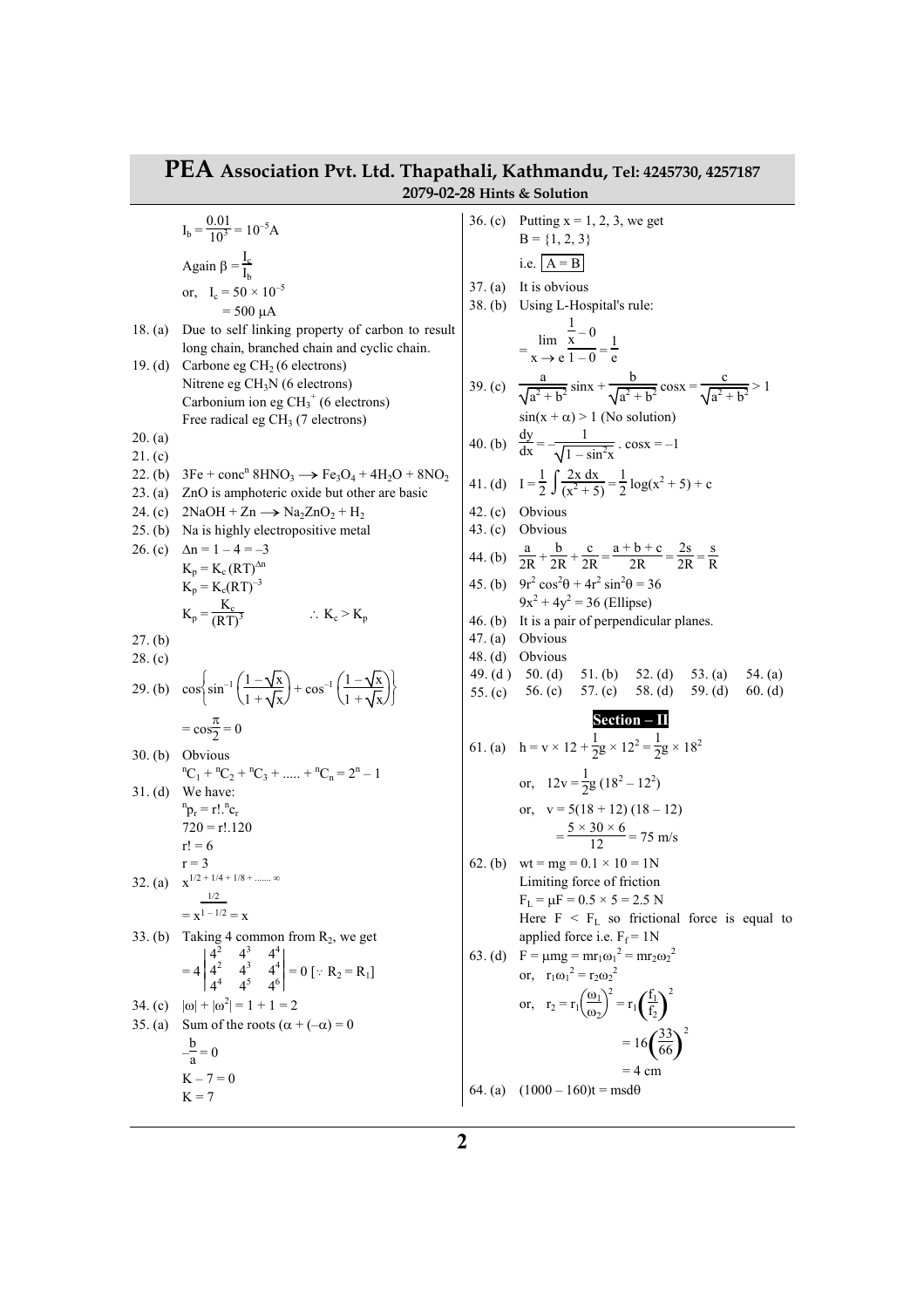| PEA Association Pvt. Ltd. Thapathali, Kathmandu, Tel: 4245730, 4257187<br>2079-02-28 Hints & Solution |                                                                                                                                                                                                                                                                                                                                                                                                                                                                             |                    |                                                                                                                                                                                                                                                                                                                                                                                                                                                                                                                            |  |  |
|-------------------------------------------------------------------------------------------------------|-----------------------------------------------------------------------------------------------------------------------------------------------------------------------------------------------------------------------------------------------------------------------------------------------------------------------------------------------------------------------------------------------------------------------------------------------------------------------------|--------------------|----------------------------------------------------------------------------------------------------------------------------------------------------------------------------------------------------------------------------------------------------------------------------------------------------------------------------------------------------------------------------------------------------------------------------------------------------------------------------------------------------------------------------|--|--|
|                                                                                                       | or, $t = \frac{2 \times 4200 (77 - 27)}{840}$<br>$= 500s = 8 \text{ min } 20s$                                                                                                                                                                                                                                                                                                                                                                                              | 71. (b)            | Object & image coincide so light incident<br>normally at mirror meet at C so for mirror $r = 2f$<br>$= 2 \times 18 = 36$ cm                                                                                                                                                                                                                                                                                                                                                                                                |  |  |
|                                                                                                       | 65. (a) $C_{\text{rms}} = \sqrt{\frac{3p}{\Omega}}$<br>or, $P = \frac{C_{rms}^2 \times \rho}{3} = \frac{500^2 \times 6 \times 10^{-2}}{3}$<br>$= 5 \times 10^3$ N/m <sup>2</sup>                                                                                                                                                                                                                                                                                            |                    | for lens, $u = -(36 + 12) = -24$ cm<br>$v = x$ , $f = 40$ cm<br>Now $\frac{1}{f} = \frac{1}{v} + \frac{1}{v}$<br>or, $\frac{1}{40} = -\frac{1}{24} + \frac{1}{x}$                                                                                                                                                                                                                                                                                                                                                          |  |  |
|                                                                                                       | 66. (a) $\frac{f}{f} = \sqrt{\frac{T}{R}} = \sqrt{\frac{v\rho g - \frac{v}{2}\sigma g}{v\rho g}}$<br>or, $f = 300 \sqrt{\frac{2p-1}{2p}}$                                                                                                                                                                                                                                                                                                                                   |                    | or, $\frac{1}{x} = \frac{1}{40} + \frac{1}{24} = \frac{24 + 40}{40 \times 24}$<br>or, $x = \frac{40 \times 24}{64} = 15$ cm                                                                                                                                                                                                                                                                                                                                                                                                |  |  |
|                                                                                                       | 67. (d) $Q_T = 4\pi R^2 \sigma + 4\pi (2R)^2 \sigma$<br>$= 5 \times 4\pi R^2 \sigma$<br>When connected by wire charge will flow until<br>they will have same potential so<br>$V = \frac{Q_T}{4\pi\epsilon_0(R+2R)} = \frac{20\pi R^2 \sigma}{12\pi\epsilon_0R} = \frac{5R\sigma}{3\epsilon_0}$<br>Charge density ( $\sigma'$ ) = $\frac{Q'}{\lambda}$<br>$=\frac{C_2V}{4\pi(2R)^2}$<br>$=\frac{4\pi\epsilon_0\times 2R}{4\pi R^2\times A}\times \frac{5R\sigma}{3\epsilon}$ | 73. (a)            | 72. (d) $dsin\theta_1 = (2n + 1)\frac{\lambda}{2}$<br>or, $\lambda = \frac{2d\sin\theta_1}{2}$<br>$=\frac{2\times 0.012\times 10^{-3}\times \sin 5.2}{2}$<br>$= 7.250 \times 10^{-7}$ m = 7250 Å<br>For 1 <sup>st</sup> line of Balmer series<br>$\frac{1}{\lambda_{\rm D}} = R \left[ \frac{1}{2^2} - \frac{1}{3^2} \right] = \frac{5R}{36}$<br>or, $\lambda_B = \frac{36}{5R}$ (1)<br>For $1st$ line of Lyman series                                                                                                     |  |  |
| 69. (a)                                                                                               | $=\frac{5\sigma}{6}$<br>68. (d) $n = \frac{250}{25} = 10$<br>$R = (n - 1) G = (10 - 1) 100 = 900 \Omega$<br>B <sub>2</sub><br>$\mathbf{B}_1$<br>$B = \sqrt{B_1^2 + B_2^2}$<br>$= \sqrt{\left(\frac{\mu_0 I}{2R}\right) + \left(\frac{\mu_0 2I}{2R}\right)^2}$                                                                                                                                                                                                               |                    | $\frac{1}{\lambda_{I}} = R \left[ \frac{1}{1^{2}} - \frac{1}{2^{2}} \right] = \frac{3R}{4}$<br>or, $\lambda_L = \frac{4}{3R}$ (2)<br>Dividing $(2)$ by $(1)$<br>$\frac{\lambda_L}{\lambda_P} = \frac{4}{3R} \times \frac{5R}{36}$<br>$\therefore \quad \lambda_{\rm L} = \frac{5}{27} \times 6563 = 1215 \text{ Å}$<br>74. (b) $\frac{A}{A_0} = \left(\frac{1}{2}\right)^{\frac{1}{T_{1/2}}}$<br>or, $\left(\frac{1}{32}\right) = \left(\frac{1}{2}\right)^{\frac{7.5}{T_{1/2}}}$                                          |  |  |
| $70.$ (b)                                                                                             | $=\frac{\mu_0 I}{2R}\times\sqrt{5}=\sqrt{5}\frac{\mu_0 I}{2R}$<br>$E = BAf$<br>$= B\pi l^2 \times \frac{2\pi f}{2\pi}$<br>$=\frac{B\times\pi l^2\omega}{2\pi}$<br>$=\frac{0.2\times10^{-4}\times1^{2}\times5}{2}$<br>$= 5 \times 10^{-5}$ V = 50 $\times 10^{-6}$ V<br>$= 50 \mu V$                                                                                                                                                                                         | 76. (d)<br>77. (c) | or, $\left(\frac{1}{2}\right)^5 = \left(\frac{1}{2}\right)^{\frac{7.5}{T_{1/2}}}$<br>or, $5 = \frac{7.5}{T_{1/2}}$<br>or, $T_{1/2} = \frac{7.5}{5} = 1.5$ hrs<br>75. (c) $K_2Cr_2O_7 + 2KOH \rightarrow 2K_2CrO_4 + H_2O$<br>red orange<br>lemon yellow<br>$Cl_2 + H_2O \rightarrow HCl + [O]$<br>Colour vegetable + $[O] \rightarrow$ Colourless vegetable<br>$CH_3CH_2CH_2I \xrightarrow{KOH (alc.)} CH_3CH = CH_2 \xrightarrow{Br_2} CH_3-CH-CH_2Br \xrightarrow{\text{NaNH}_2/\text{NH}_3} CH_3C \equiv CH$<br>Propyne |  |  |

F

## **3**